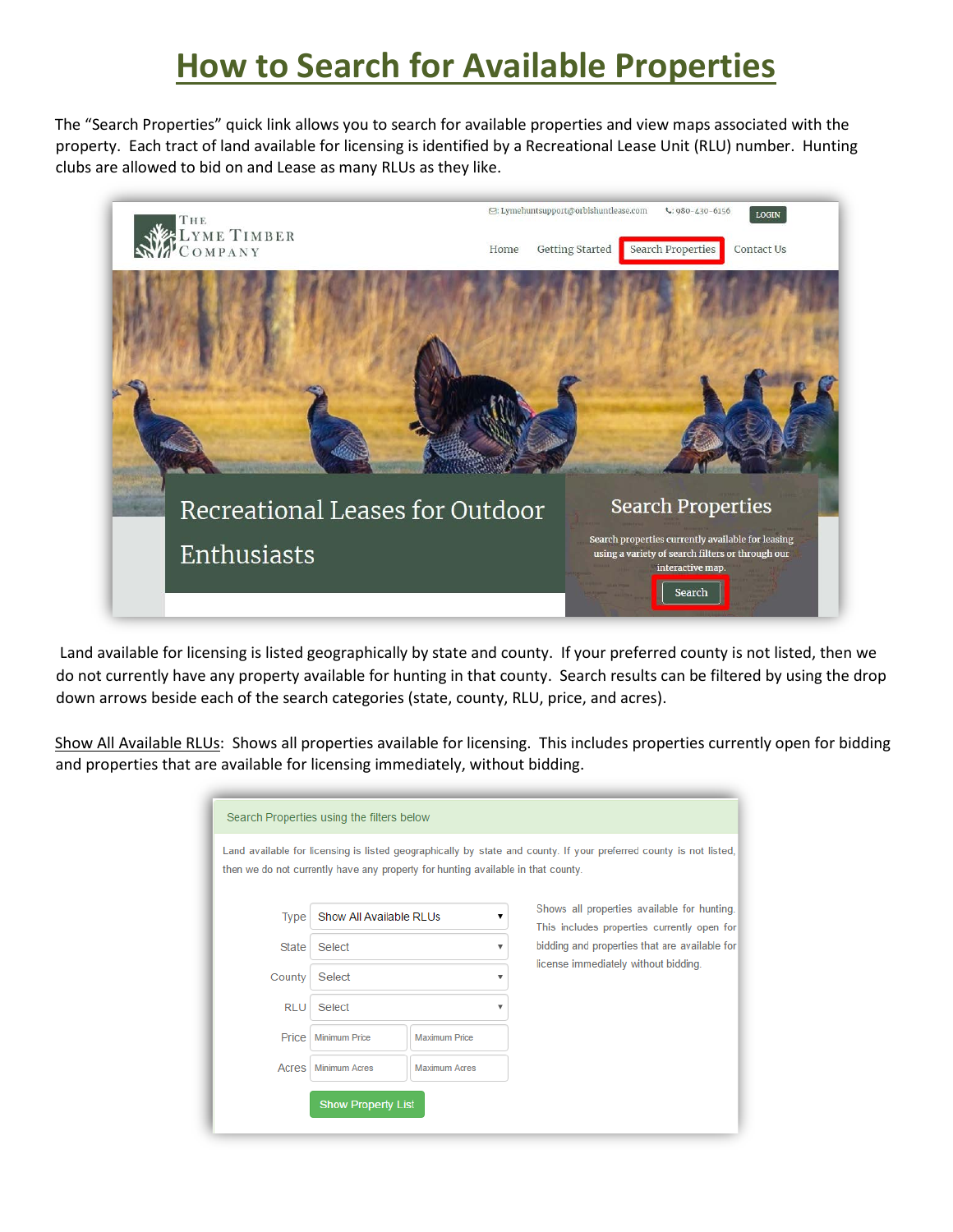Open for Bidding: Shows properties that are currently open for bidding. These properties will be open until the bidding period ends. Winning bidders will be notified (via email) at the end of the bidding period. RLU prices listed show the current highest bid value.

Lease Now (No Bidding): Shows properties that are available for licensing immediately. There is no bidding for these properties. Users can create their Leases soon after purchasing and will be notified by email about payment amounts and due dates.

After selecting your search criteria and clicking "Show Property List", you will be automatically directed to the "Property Listing" tab.

## **Property Listing:**

Each box on this page contains information about each available RLU that meets your search criteria. This information includes: Location, Number of acres, RLU price, Lease term dates, the option to Bid or Lease the RLU, as well as Aerial, Topographical, and Location maps.



## **View RLU Details:**

The RLU Details page shows additional fields not displayed on the Property Listing tab: Tract Description, Bidding Type, Property Comments, and Special Conditions.

Bidding and Lease Now options are also available from this page by clicking the designated button.

**View RLU on the Map:** Clicking allows you to view RLUs on an interactive map. You are also able to select the RLU you would like to view on the map from the drop-down arrow on the top left portion of your screen.